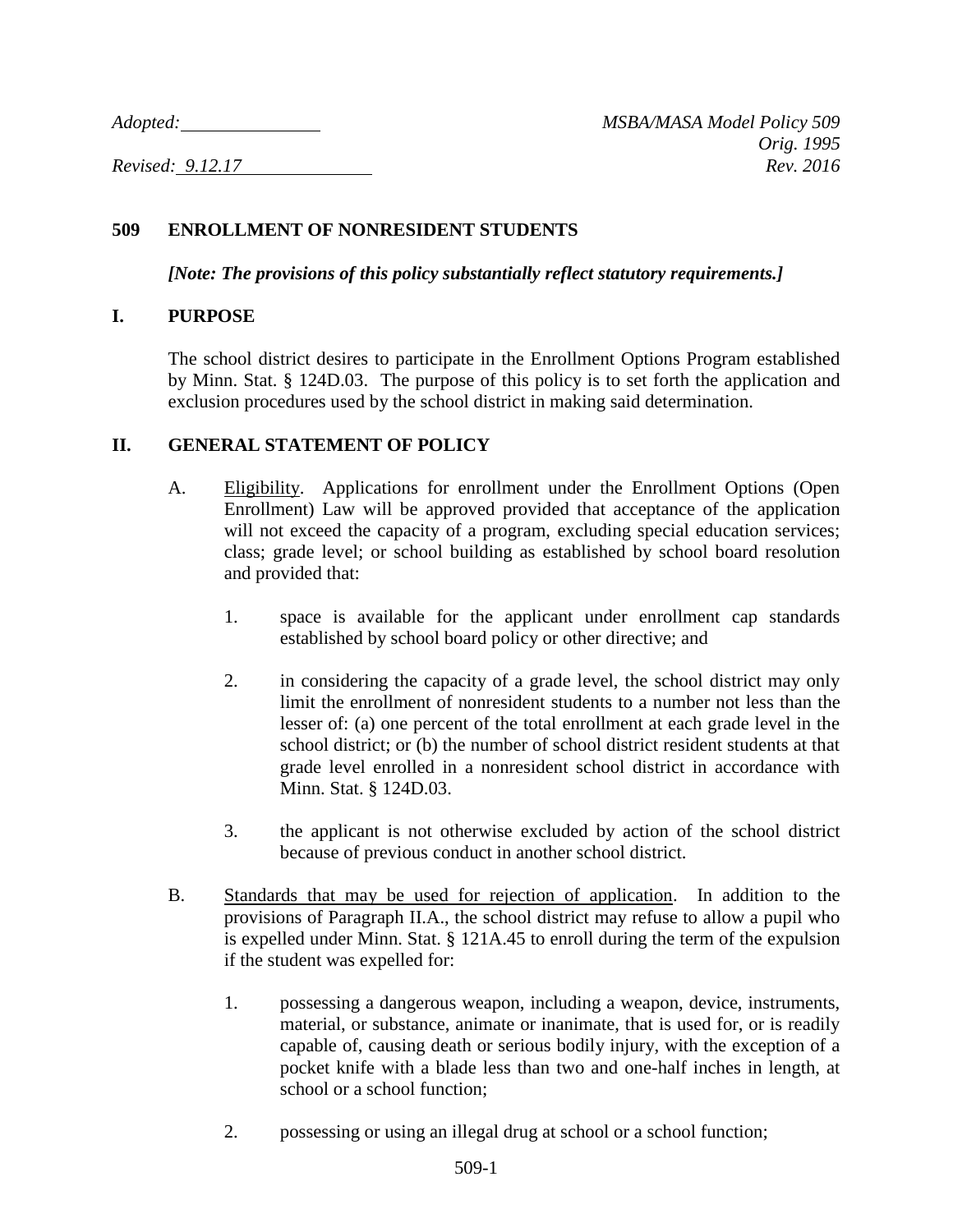- 3. selling or soliciting the sale of a controlled substance while at school or a school function; or
- 4. committing a third-degree assault involving assaulting another and inflicting substantial bodily harm.
- C. Standards that may not be used for rejection of application. The school district may not use the following standards in determining whether to accept or reject an application for open enrollment:
	- 1. previous academic achievement of a student;
	- 2. athletic or extracurricular ability of a student;
	- 3. disabling conditions of a student;
	- 4. a student's proficiency in the English language;
	- 5. the student's district of residence except where the district of residence is directly included in an enrollment options strategy included in an approved achievement and integration program; or
	- 6. previous disciplinary proceedings involving the student. This shall not preclude the school district from proceeding with exclusion as set out in Section F. of this policy.
- D. Application. The student and parent or guardian must complete and submit a School District Enrollment Options Program application developed by the Minnesota Department of Education (that enrollment form follows this policy).
- E. Lotteries. If a school district has more applications than available seats at a specific grade level, it must hold an impartial lottery following the January 15 deadline to determine which students will receive seats. Siblings of currently enrolled students, applications related to an approved integration and achievement plan, and children of the school district's staff must receive priority in the lottery. The process for the school district lottery must be established by school board policy and posted on the school district's website.
- F. Exclusion
	- 1. Administrator's initial determination. If a school district administrator knows or has reason to believe that an applicant has engaged in conduct that has subjected or could subject the applicant to expulsion or exclusion under law or school district policy, the administrator will transmit the application to the superintendent with a recommendation of whether exclusion proceedings should be initiated.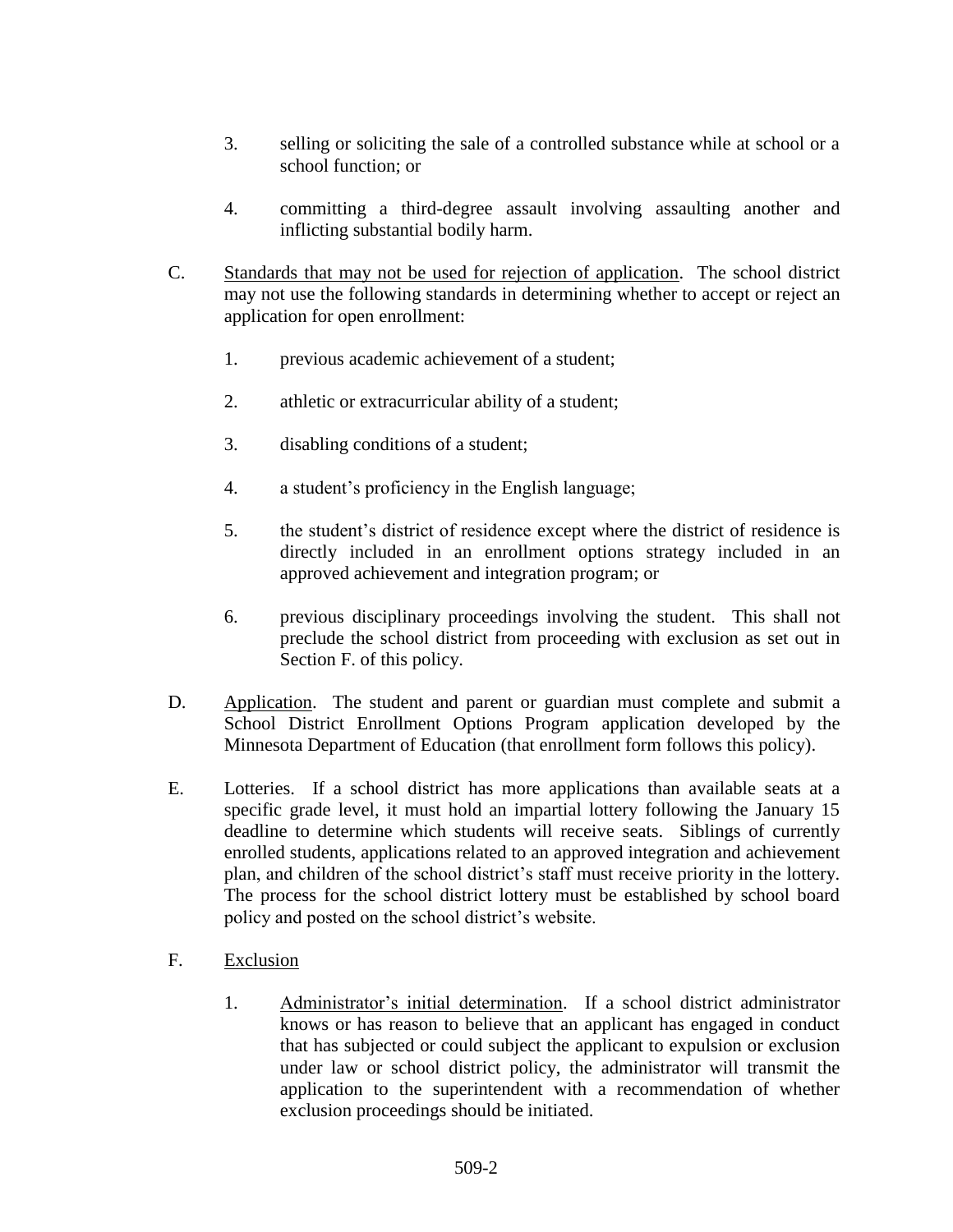2. Superintendent's review. The superintendent may make further inquiries. If the superintendent determines that the applicant should be admitted, he or she will notify the applicant and the school board chair. If the superintendent determines that the applicant should be excluded, the superintendent will notify the applicant and determine whether the applicant wishes to continue the application process. Although an application may not be rejected based on previous disciplinary proceedings, the school district reserves the right to initiate exclusion procedures pursuant to the Minnesota Pupil Fair Dismissal Act as warranted on a case-by-case basis.

## G. Termination of Enrollment

- 1. The school district may terminate the enrollment of a nonresident student enrolled under an enrollment options program pursuant to Minn. Stat. § 124D.03 or 124D.08 at the end of a school year if the student meets the definition of a habitual truant, the student has been provided appropriate services for truancy under Minn. Ch. 260A, and the student's case has been referred to juvenile court. A "habitual truant" is a child under 17 years of age who is absent from attendance at school without lawful excuse for seven school days in a school year if the child is in elementary school or for one or more class periods on seven school days in a school year if the child is in middle school, junior high school, or high school, or a child who is 17 years of age who is absent from attendance at school without lawful excuse for one or more class periods on seven school days in a school year and who has not lawfully withdrawn from school under Minn. Stat. § 120A.22, Subd. 8.
- 2. The school district may also terminate the enrollment of a nonresident student over 17 years of age if the student is absent without lawful excuse for one or more periods on 15 school days and has not lawfully withdrawn from school under Minn. Stat. § 120A.22, Subd. 8.
- 3. A student who has not applied for and been accepted for open enrollment pursuant to this policy and does not otherwise meet the residency requirements for enrollment may be terminated from enrollment and removed from school. Prior to removal from school, the school district will send to the student's parents a written notice of the school district's belief that the student is not a resident of the school district. The notice shall include the facts upon which the belief is based and notice to the parents of their opportunity to provide documentary evidence, in person or in writing, of residency to the superintendent or the superintendent's designee. The superintendent or the superintendent's designee will make the final determination as to the residency status of the student.
- H. Notwithstanding the requirement that an application must be approved by the board of the nonresident district, a student who has been enrolled in a district, who is identified as homeless, and whose parent or legal guardian moves to